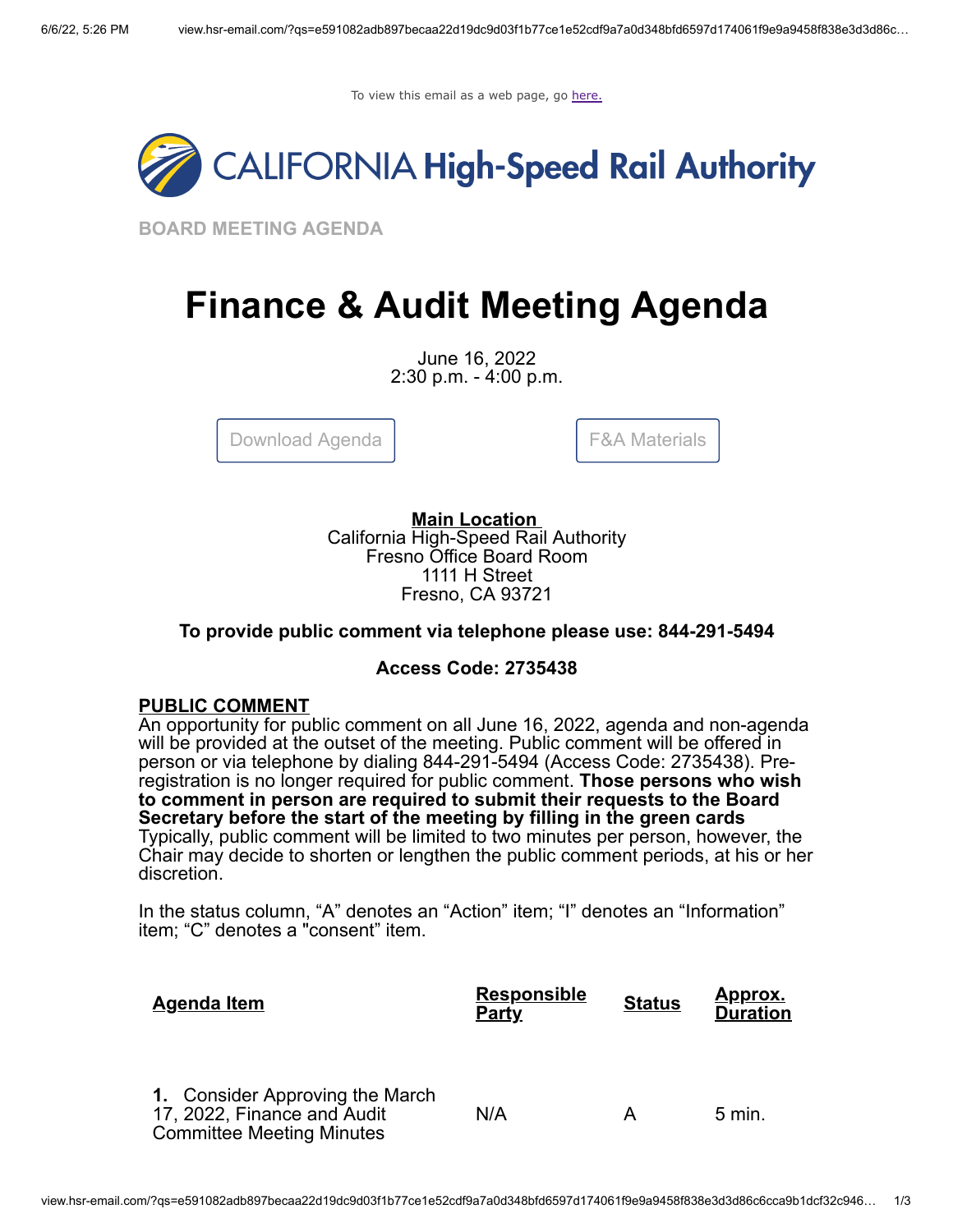| 6/6/22, 5:26 PM | view.hsr-email.com/?qs=e591082adb897becaa22d19dc9d03f1b77ce1e52cdf9a7a0d348bfd6597d174061f9e9a9458f838e3d3d86c                                                                                                                                                                                                                                                                                                  |                 |              |         |
|-----------------|-----------------------------------------------------------------------------------------------------------------------------------------------------------------------------------------------------------------------------------------------------------------------------------------------------------------------------------------------------------------------------------------------------------------|-----------------|--------------|---------|
|                 | 2. F&A Committee Chairperson's<br>Remarks, Initiatives, and Updates                                                                                                                                                                                                                                                                                                                                             | Chairperson     | $\mathbf{I}$ | 10 min. |
|                 | <b>3.</b> Data Validation and Grant<br>Management                                                                                                                                                                                                                                                                                                                                                               | P. Rivera       | L            | 15 min. |
|                 | 4. Executive Summary by Chief<br><b>Financial Officer</b><br>• Financial Reports Executive<br>Summary<br>• Accounts Payable Aging and<br><b>Disputes Report</b><br>• Cash Management Report<br>• Administrative Budget and<br><b>Expenditures Report</b><br>• Capital Outlay Budget and<br><b>Expenditures Report</b><br>• Total Project Expenditures<br>with Forecasts<br>• Contracts & Expenditures<br>Report | <b>B.</b> Annis | $\mathbf{I}$ | 25 min. |
|                 | <b>5.</b> Central Valley Update by Deputy<br><b>Chief Operating Officer</b><br>• Central Valley Status Report                                                                                                                                                                                                                                                                                                   | D. Horgan       | I            | 25 min. |

### **Reasonable Accommodation for Any Individual**

Requests for reasonable accommodations, such as interpreters or assistive listening devices, require at least one week advance notice prior to the meeting/event. Please submit request to the High-Speed Rail Authority's Equal Employment Opportunity (EEO) Branch at (916) 324-1541 or via email at **boardmembers@hsr.ca.gov.** 

#### **Adaptaciones razonables**

Las solicitudes de adaptaciones razonables, como intérpretes o dispositivos de audición asistida, requieren al menos una semana<br>de aviso previo antes de la reunión/evento. Haga su solicitud en la Oficina de Igualdad de Opo

#### **合理便利設施**

如需同聲傳譯或助聽設備等合理的便利設施,需至少在會議/活動前一周給出提前通知。請提交申請至高速鐵路管理局的公平就業機<br>會 (EEO) 辦公室, 電話為(916) 324-1541, 或請發送電郵至 <u>[boardmembers@hsr.ca.gov](mailto:boardmembers@hsr.ca.gov?subject=)</u>.

## Mga Makatuwirang Kaluwagan

Ang mga kahilingan para sa makatuwirang kaluwagan, tulad ng tagapagsalin ng wika o kagamitang pantulong sa pagdining, ay<br>nangangailangan ng isang linggung paunang abiso bago ang pagpupulong/kaganapan. Mangyaring magsumite

## 합리적인 편의서비스

통역사 또는 청취 지원 장치 등의 합리적인 편의서비스에 대한 요청은 미팅/행사 적어도 1주일 전에 요청해야 합니다. 요청서를 고속<br>철도청 평등한 고용기회(EEO) 지점, (916) 324-1541 또는 이메일 <u>[boardmembers@hsr.ca.gov](mailto:boardmembers@hsr.ca.gov?subject=)</u>.로 보내 주십시오.

## <u>การอำนวยความสะดวกที่เหมาะสม</u>